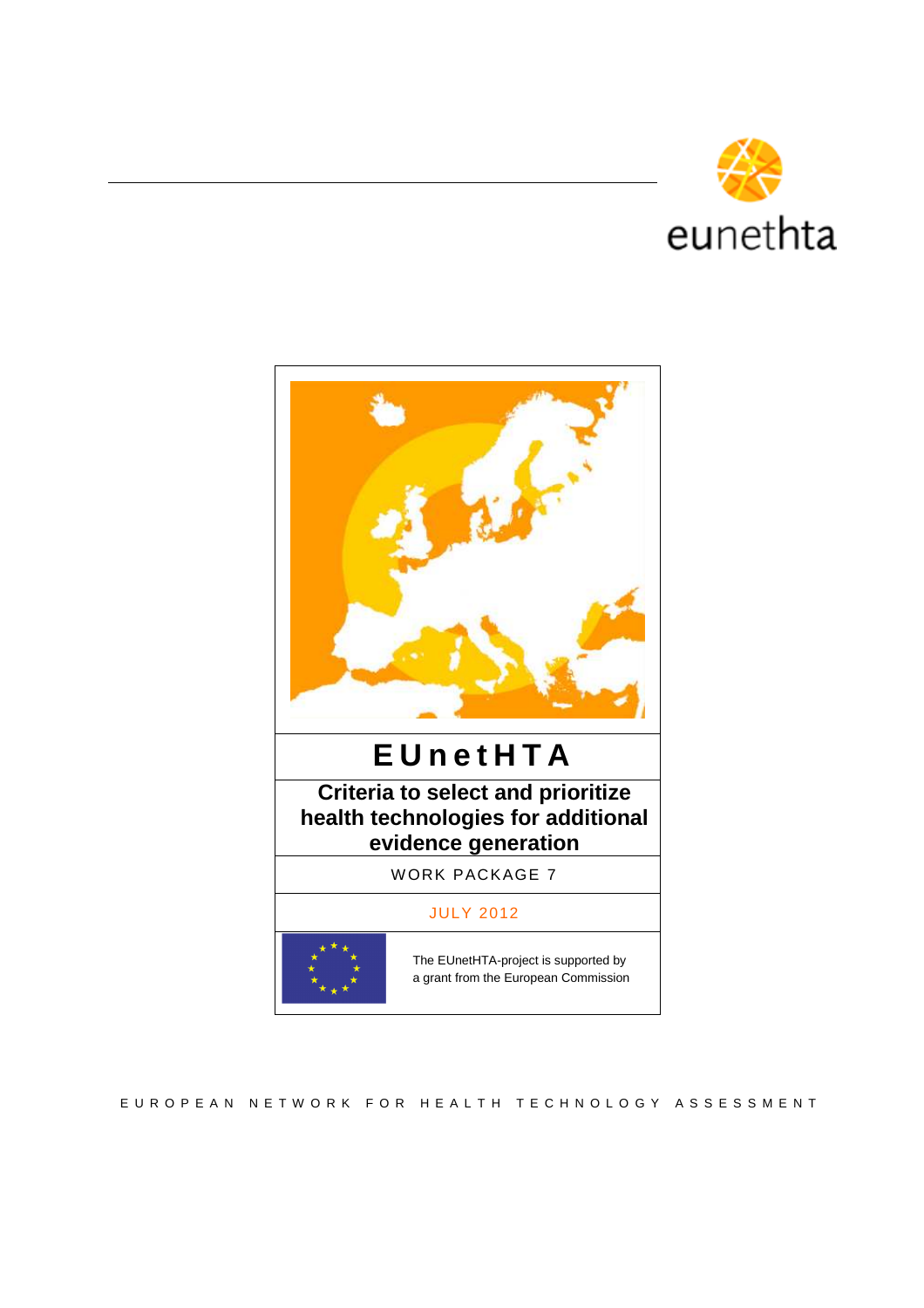

# **EUnetHTA**

## **Description of Criteria to select and prioritize health technologies for additional evidence generation**

was developed by

# **Work Package 7: "New technologies"**

Work Package 7 Lead Partner: HAS, French National Authority for Health



July 2012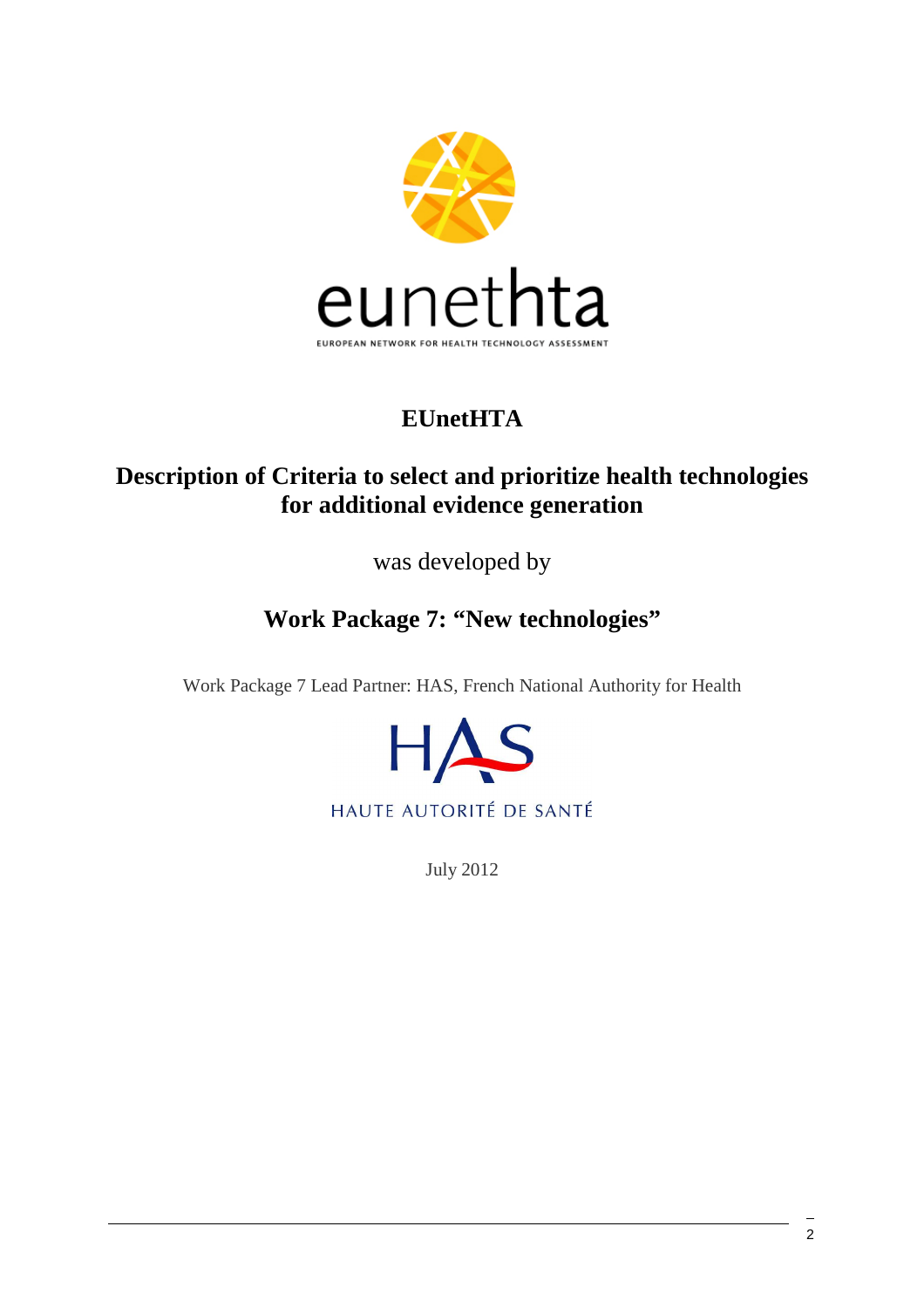**ABBREVIATIONS** 

ADC: ADDITIONAL DATA COLLECTION

DALY: DISABILITY-ADJUSTED LIFE YEAR

EUNETHTA: EUROPEAN NETWORK FOR HEALTH TECHNOLOGY ASSESSMENT

HAS: FRENCH NATIONAL AUTHORITY FOR HEALTH

HTA: HEALTH TECHNOLOGY ASSESSMENT

QALY: QUALITY ADJUSTED LIFE YEAR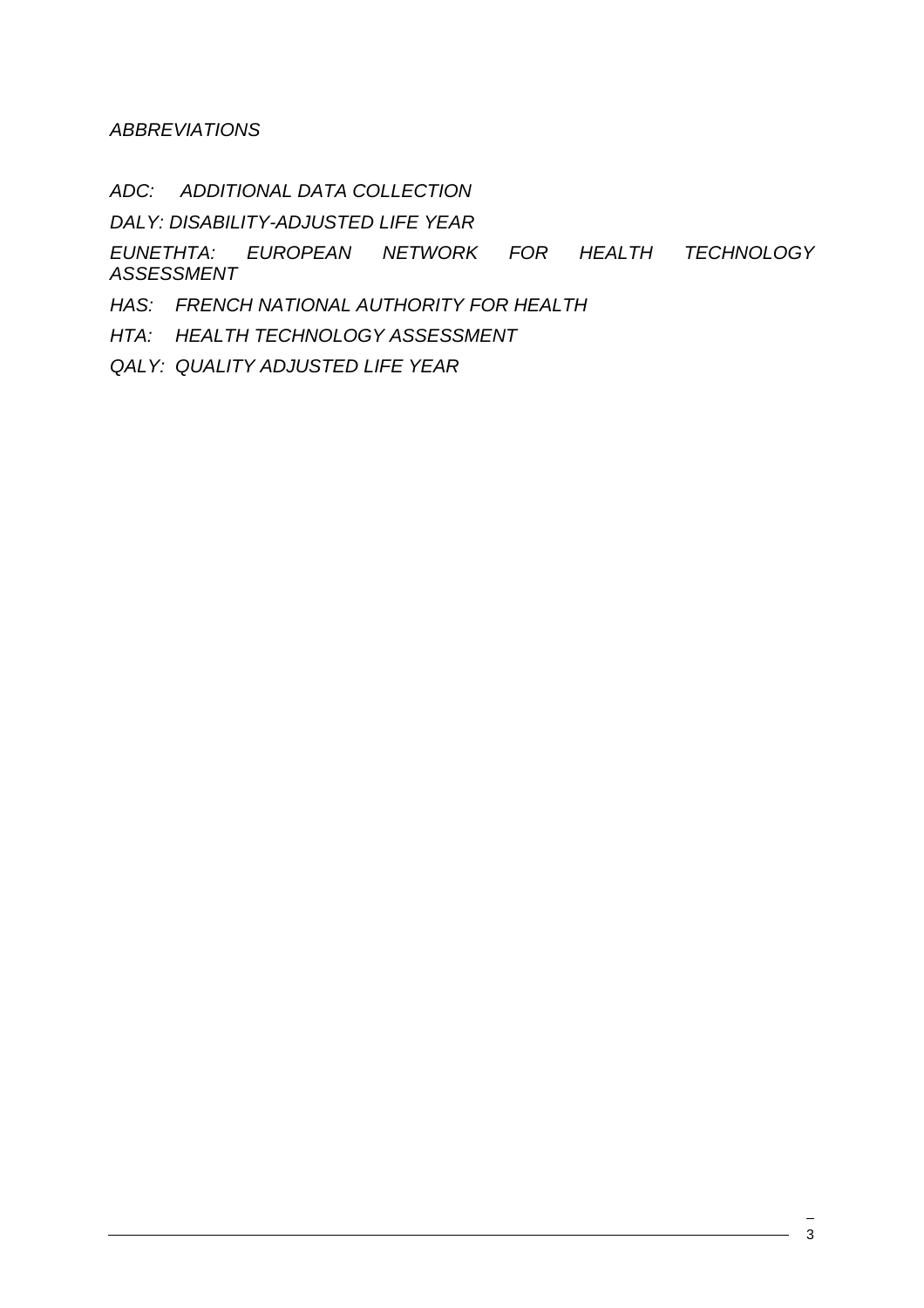#### **BACKGROUND**

 $\overline{a}$ 

Evidence gaps identified during health technology assessment are one of the major obstacles to ensuring timely access to new health technologies. Several countries have therefore developed policy frameworks and mechanisms, called Access with evidence generation<sup>1</sup> mechanisms, which allow temporary access to these technologies while concurrently requesting the generation of additional evidence to reduce uncertainty.

However, these mechanisms imply setting up studies, or any kind of Additional data collection (ADC), that are resource and time consuming. The process for selecting the most valuable technologies for further research is often informal and varies from one health care system to another.

Therefore Strand A of the EUnetHTA Joint Action 2010-2012 Work package 7 focused on developing a set of selection/prioritization criteria that should help **HTA doers, funders and other stakeholders to select technologies for which complementary studies are really worth performing.**

Developed criteria may have a broader application than in the context of Access with evidence generation mechanisms and be used to select technologies that are already covered and diffused but for which additional data on their effective impact in current practice is needed.

<sup>1</sup> Different terms are used locally to refer to the Access with evidence generation systems, like "Conditionally funded field evaluation" in Ontario, Canada, "Monitored use" in Spain, "Interim funding" in Australia, " Coverage with evidence development" in the United States, "Only in research" in the United Kingdom, "Still in research" in France.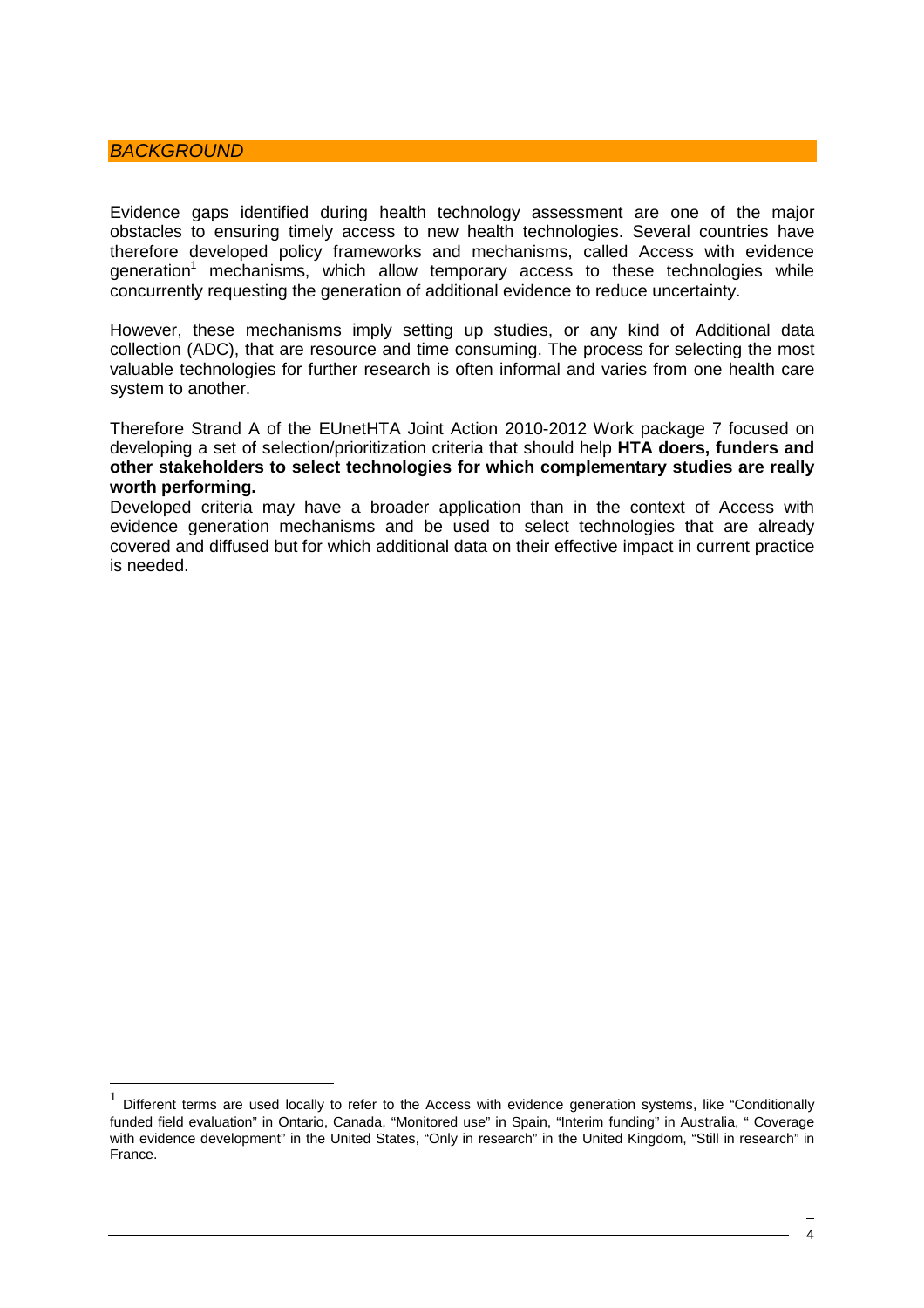## PRESENTATION OF THE SELECTION / PRIORITIZATION CRITERIA

Developed selection/prioritization criteria are presented as a list (cf. box 1), that is followed by more detailed explanations of each criterion (cf. following pages).

Selection criteria are split into two categories:

- Primary criteria determine the eligibility of the technology for ADC. All five primary criteria should be fulfilled; **if the answer is NO for any of the primary criteria, technology is not eligible for ADC and is excluded from the further selection.** 

- Secondary criteria should be applied for further selection/prioritization once the eligibility of the technology has been determined. The importance of each secondary criterion may vary according to national/regional context. It would be hard and risky to establish a common prioritizing system on European level given the differences in health care systems.

Box 1. Selection/prioritization criteria

### **Primary criteria: eligibility for ADC?**

- 1. Did you identify any critical evidence gaps during HTA? (yes, no)
- 2. Is the research question explicitly defined? (yes, no)
- 3. Is ADC feasible (especially in terms of timeframe, type of study, population and costs)? (yes, no)
- 4. Is this study necessary taking into account similar planned/ongoing studies?
	- a) Yes, because there is no similar planned/ongoing study elsewhere.
	- b) Yes, because even though there is a similar planned/ongoing study elsewhere, there is an additional value of performing this one too.
	- c) No, because the similar planned/ongoing study will bring sufficient information.

5. Will the additional data to be collected bring a significant added value for the subsequent HTA and decision making? (yes, no)

### **Secondary criteria: further selection and prioritization**

1. Burden of target disease (mortality, morbidity prevalence, incidence, DALYs, QALYs)

- 2. Expected benefit of the technology (on the burden of disease/on the management of disease/economical benefit/organisational/social benefit)
- 3. Potential of the technology to cover unmet health care needs or to substantially improve the health care compared to existing alternatives
- 4. Importance of ADC for confirming expected benefit and/or monitoring/optimizing the conditions of use.
	- Developed criteria represent a common and general decision making tool for all technologies. Their interpretation and application might however differ between different types of health technologies.
	- Almost all the information elements needed to respond to the criteria are in general available in the HTA report.
	- These criteria should represent a common **scientific basis** for decision making. If needed, the final decision could be adjusted according to local political imperatives.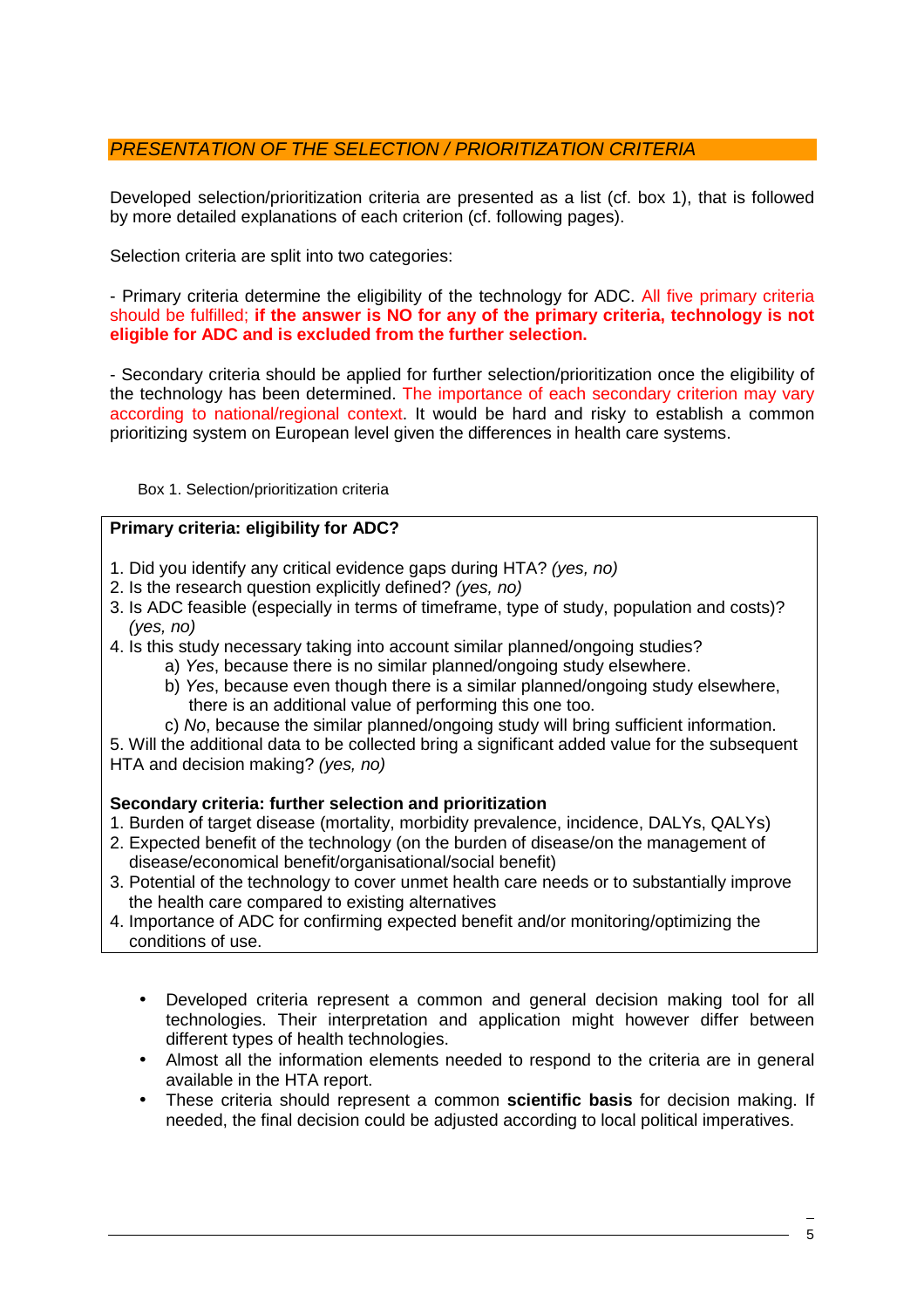#### **Primary criteria: eligibility for ADC?**

#### **1.** Did you identify any critical evidence gaps during HTA? (yes, no)

Evidence gaps can be grouped into three categories (clinical, economical and organisational evidence gaps). **The criterion is considered met if evidence gaps are found in at least one category.** 

**Only critical evidence gaps are taken into account in the selection process**. What makes an evidence gap critical can be context dependent and therefore the criticality should be determined on national/regional level.<sup>2</sup>

**2.** Is the research question explicitly defined? (yes, no)

In order to clearly focus ADC it is needed to define a research question filling in the critical evidence gaps. **A complete protocol is not always available and is not needed at this stage.** Instead, defining the objectives of the study in the PICO format would be useful.

**3.** Is ADC feasible (especially in terms of timeframe, type of study, population and costs)? (yes, no)

The feasibility of ADC is a major information element, since it is useless to propose an ADC that cannot be performed.

This criterion takes into account if an appropriate study could be set to answer the defined research question. The elements that should be particularly taken into account are the timeframe, the type, the population and the cost<sup>3</sup> of the study.

For example studies demanding an enormous number of patients or having a very long follow-up (several years) are likely to be less feasible.

**4.** Is this study necessary, taking into account similar planned/ongoing studies?

a) Yes, because there is no similar planned/ongoing study elsewhere.

b) Yes, because even though there is a similar planned/ongoing study elsewhere, there is an additional value of performing this one too.

c) No, because the similar planned/ongoing study will bring sufficient information.

The absence of similar ADC confirms the need of generating required new evidence not available elsewhere.

If similar planned/ongoing ADC is identified elsewhere, the possibility to cooperate and to collect data of common interest should be investigated.

Therefore, a technology should be selected for ADC if **no planned or ongoing similar stud**y has been identified, **or** if **there is an additional value of performing this one in addition to other similar study/ies** (collaboration etc).

**5.** Will the additional data to be collected bring a significant added value for the subsequent HTA and decision making? (yes, no)

 $\overline{a}$ 

 $2$  GRADE system could represent a common basis to judge the quality of available clinical evidence. However, the 'criticality' of an evidence gap may depend not only on the quality of available data, but also on the nature and relevant importance of missing data etc. Therefore, this document will provide no further guidance and the criticality should be determined on national/regional level.

 $3$  or an idea of the magnitude of the cost, if the precise cost is not known at the moment of selection making.